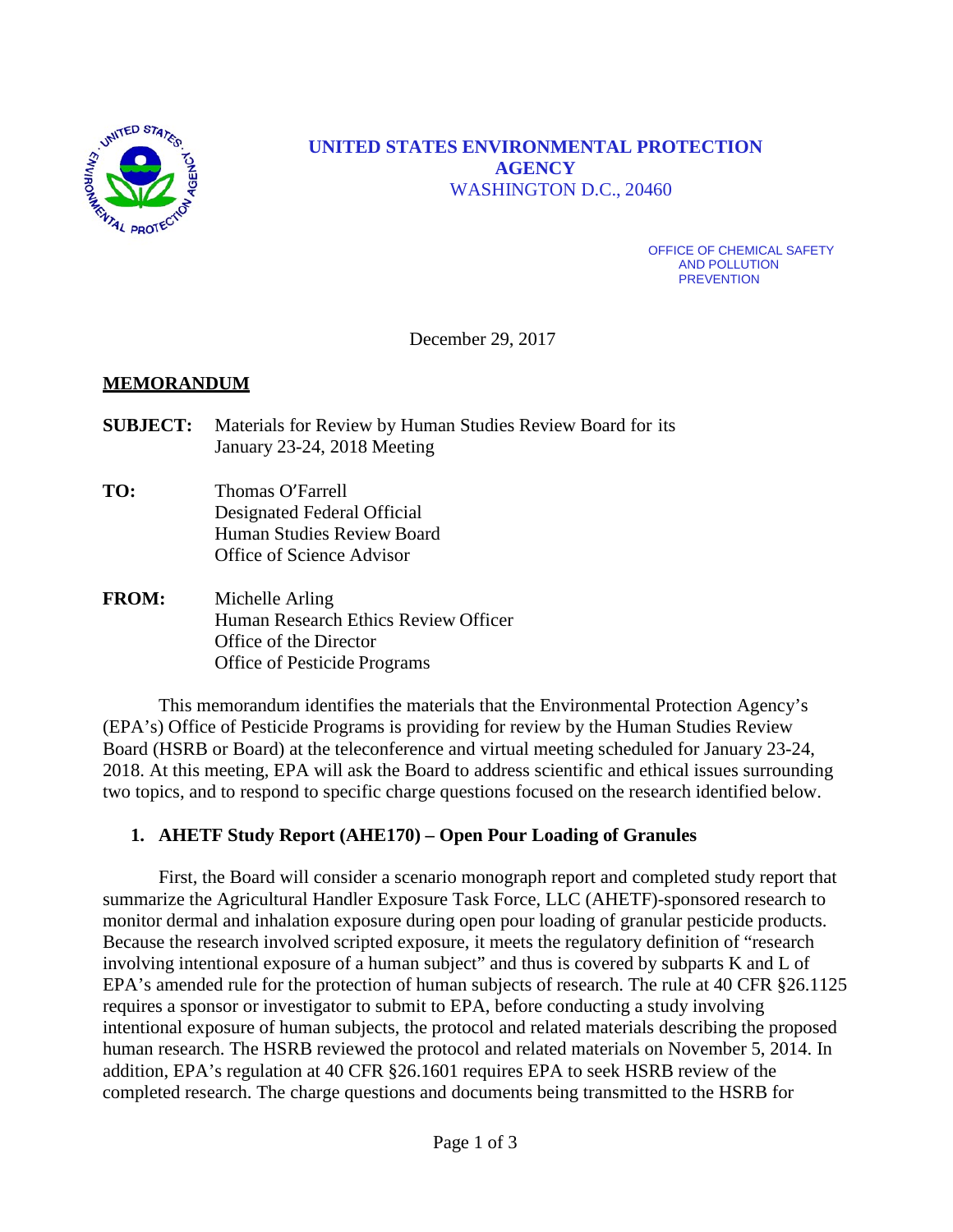review are listed below.

## **Charge to the Board - Science:**

• Is the research presented in AHE170 and the associated documents scientifically sound, providing reliable data useful for assessing the exposure of those who perform open pour loading of granular pesticide products?

# **Charge to the Board - Ethics**

• Does the available information support a determination that the study was conducted in substantial compliance with the applicable requirements of 40 CFR part 26?

# **Documents**

- a. EPA DRAFT Review of "Determination of Dermal and Inhalation Exposure to Workers During Open Pour Loading of Granules" (AHE170)
- b. EPA DRAFT Review of Agricultural Handler Exposure Task Force (AHETF) Monograph: "Open Pour Loading of Granules" (AHE1017)
- c. EPA Field Analytical Review of Data from Agricultural Handler Exposure Task Force (AHETF) Monograph: "Open Pour Loading of Granules" (AHE1017) – Excel spreadsheet
- d. EPA Ethics Review of Completed AHETF Study AHE170 on Dermal and Inhalation Exposure to Workers During Open Pour Loading of Granules
- e. EPA Summary of files associated with AHE170
- f. AHETF AHE170 Study Report: Determination of Dermal and Inhalation Exposure to Workers During Open Pour Loading of Granules, dated October 3, 2017
- g. AHETF IRB Correspondence Report for Study AHE170, Dated September 25, 2017
- h. AHETF Agricultural Handler Exposure Scenario Monograph: Open Pour Loading of Granules (Report No. AHE1017), dated October 25, 2017
- i. AHETF Standard Operating Procedures, dated January 12, 2015
- j. AHETF Governing Document, dated August 12, 2010
- k. HSRB November 5, 2014 EPA Human Studies Review Board Meeting Report, dated January 20, 2015 [\(https://www.epa.gov/sites/production/files/2015-01/documents/hsrb-5](https://www.epa.gov/sites/production/files/2015-01/documents/hsrb-5-nov-2014-final-report.pdf) [nov-2014-final-report.pdf\)](https://www.epa.gov/sites/production/files/2015-01/documents/hsrb-5-nov-2014-final-report.pdf)

# **2. Protocol for "Laboratory Evaluation of Bite Protection from Repellent-Impregnated Fabrics"**

Second, the Board will consider a new protocol from submitted by Landis and written by the U.S. Department of Agriculture describing proposed research to determine the bite protection level provided by knit and woven fabrics treated with permethrin or etofenprox. Because the proposed research involves scripted exposure, it meets the regulatory definition of "research involving intentional exposure of a human subject" and thus is covered by subparts K and L of EPA's amended rule for the protection of human subjects of research. The rule at 40 CFR §26.1125 requires a sponsor or investigator to submit to EPA, before conducting a study involving intentional exposure of human subjects, the protocol and related materials describing the proposed human research. In addition, EPA's regulation at 40 CFR §26.1601 requires EPA to perform science and ethics reviews of the submitted proposal and to seek HSRB review of the proposed research. EPA has reviewed the protocol, and has concluded that the research, with minor